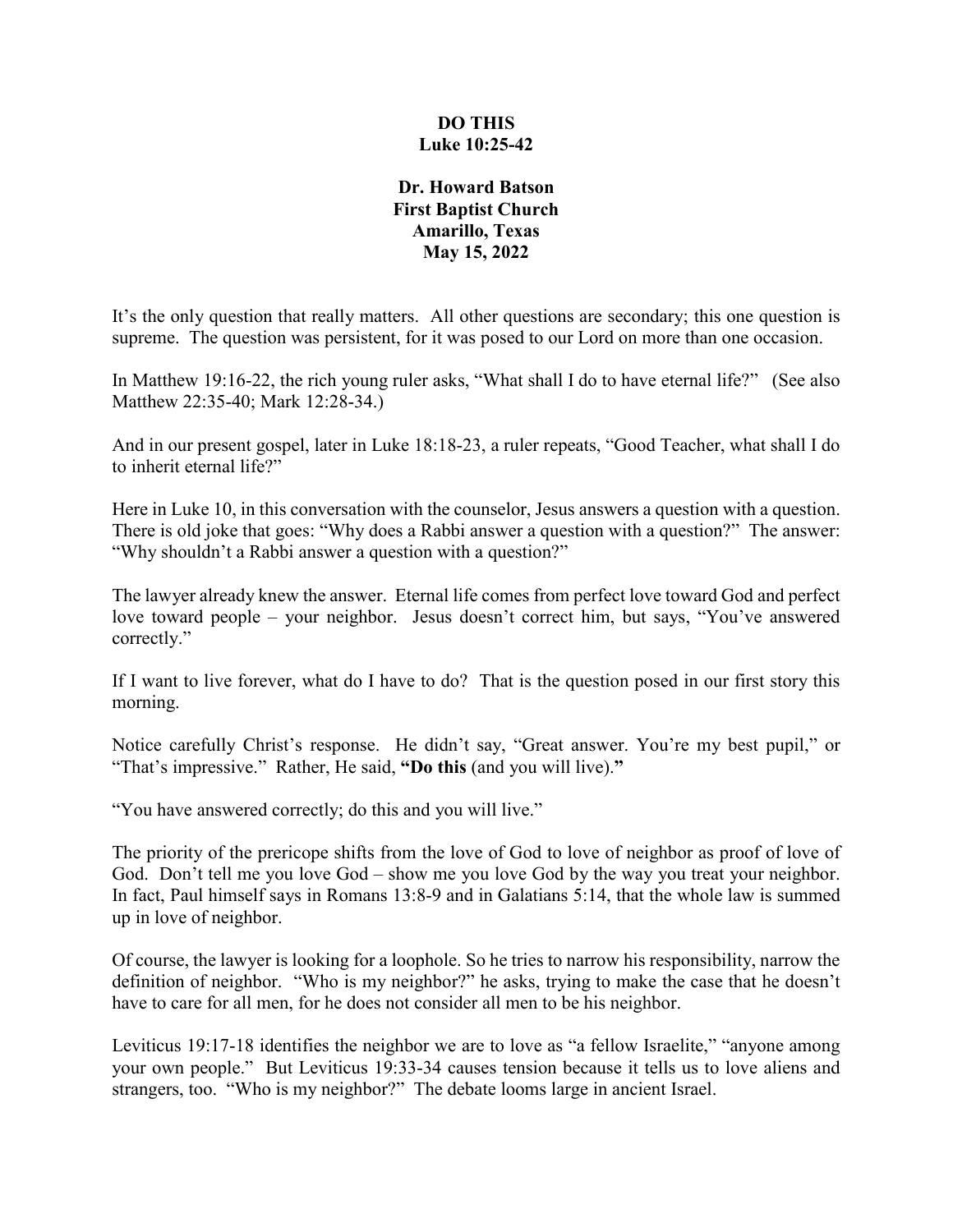Then the Rabbi Jesus does what Rabbi Jesus does when he wants to hit home. He tells a story, gives us a narrative about neighbors.

The context of the story is lost on us today. The Rabbi relates a story about a man who is going down from Jerusalem. Because of the height of the Holy City, one does go down when one travels away from Jerusalem in any direction. This guy is going to Jericho. And then the problem of the parable: he fell among robbers, was stripped and beaten, and left half-dead (v. 30).

Then comes a cast of characters, starting with "a certain priest."

"A certain man" had been robbed and, now, "a certain priest" passes by.

It wasn't that he didn't see the need of his neighbor. He just chose to pass on the other side. A priest certainly couldn't come in contact with a corpse. That would defile the priest by law. Perhaps he shouldn't get too close, this might be a corpse. "I bet he is already dead," the certain priest said. "What can I do anyway?" And away he walks.

"Likewise (v. 32), a Levite" – another religious leader, a Levite, has the same response. He "passed by on the other side."

How many times in life have we passed by on the other side. The Levite likely had some temple responsibilities. He couldn't be bothered by the needs of a neighbor.

And finally, "a certain Samaritan." We've had "a certain man" who was robbed, and "a certain priest" who passes by on the other side, but now we have "a certain Samaritan." He was on a journey. Now, a Samaritan was a little bit Jewish, but not all the way Jewish. They were descendants of that mixed population occupying the land after the conquest of Assyria in 722 B.C. They had their own house of worship. They were considered social outcasts by Jews. They were half-breeds, which, in some ways, was worse than being a Gentile. So Jews just didn't jive with Samaritans. There was a long history of hatred there – we haven't the time to hear it this morning.

You notice the story turns with the adversative conjunction "but" in verse 33. "But a certain Samaritan." In all of Jesus' parables, when he says "but," you know he has turned the page and the meat of the matter is around the corner. But....

The Samaritan, who himself was hated by the one who had been bloodied, oddly enough saw the victim and felt compassion. "Came to him"  $(v. 34)$  – as opposed to passing on the other side. Bandaged up his wounds. Poured oil and wine on them. And put the poor man on his own beast of burden and brought him to an inn. The next day, he told the innkeeper, "I've got to be on my way. You take care of him. And whatever more you need to spend, when I return, you can count on me for the cash."

Then Jesus poses the uncomfortable question in verse 36. "Which of these do you think proved to be a neighbor to the man who fell into the robbers' hands?"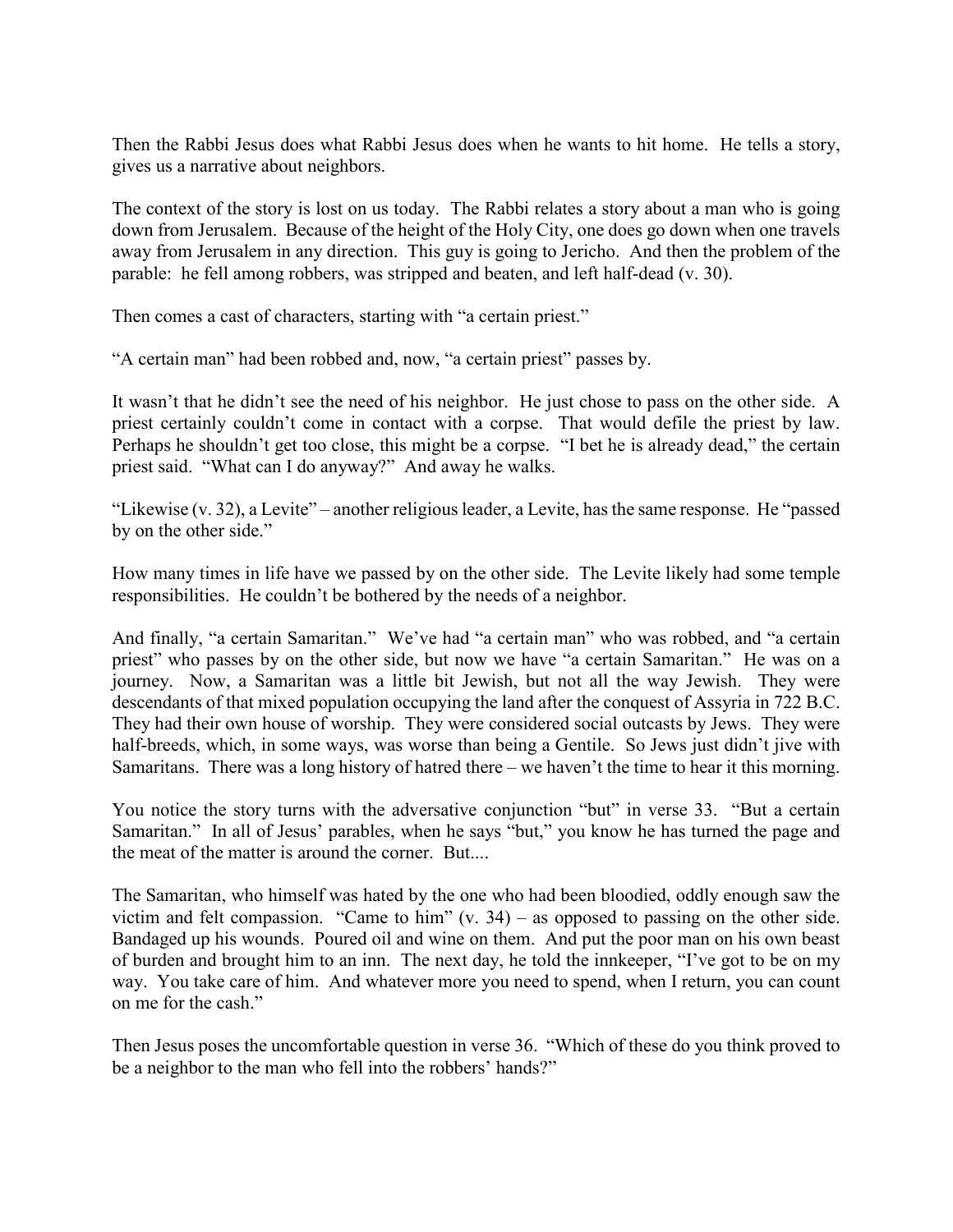It's not a trick question. It's obvious. There is no way to avoid it. "The one who showed mercy toward him." Then Jesus said "Go and do..." (v. 37).

The answer to eternal life, according to Jesus, is "going and doing." This is not an isolated instance in the New Testament. We are to have faith in Christ. Yet, while it is our faith that saves us, it's only the kind of faith, Jesus reminds us, that "goes and does" that can grant us eternal life. We must have the kind of faith that has weary feet from well-doing.

The only question that matters: "How do I get forever life?" The only answer: "Don't ignore your needy neighbor. Go and do. Have a faith that flourishes in works."

This is a story about crossing well-established boundaries to help people on the other side. The Jew was definitely on the other side of the Samaritan. But it was this half-breed Samaritan who did the right thing when the Jews – the priest and the Levite – left the man for dead.

One clear lesson that looms large in this passage is that God's people need to rise up in every place, in every city, everywhere, and embrace each other. If Samaritans will help Jews, and Jews will help Gentiles, we could begin a conversation centered around our Christ.

The scripture, that is, the Old Testament to Jesus, has already taught God's people not to judge others by their face, but to look at their heart. Why, God looked at the heart of a shepherd boy, David. We are the people who have the parable whereby Jews can be loved by Samaritans. We are the people in the Acts of the Apostles who have seen the Spirit of God fall upon all peoples, even a Gentile called Cornelius. And, most of all, we're the only people who know the forgiving power of the crucifixion of the Christ. We are the people who have been blessed with the power to begin again through forgiveness and reconciliation.

Every single Sunday, First Baptist Church of Amarillo preaches the gospel in six different languages. The outside world thinks that Amarillo is a West Texas town inhabited only by farmers and ranchers. They think we're only the land of the big steaks and rattlesnakes. But we know differently. We've got elementary schools where 20 different languages and dialects are spoken.

And what a great city we have. Here in Amarillo we have a long history of loving each other and caring for each other. If you look at the histories of the churches in Amarillo, we are all woven together – branches coming off the same stump.

The next time you see a man, the next time you see a neighbor from the other side waylaid on the roadway, remember the one question that matters. "Now, tell me again, Rabbi, how do I live forever? And how do I get a seat at the big banquet that lasts forever?"

"Do this."

Faith – yes, of course, faith, but only a faith that changes how I treat my neighbor. Jew or Gentile, African-American or Laotian or Burmese or Latino, Congolese or Somalian, Vietnamese or new immigrants from Afghanistan or the Ukraine, we cannot pass by on the other side.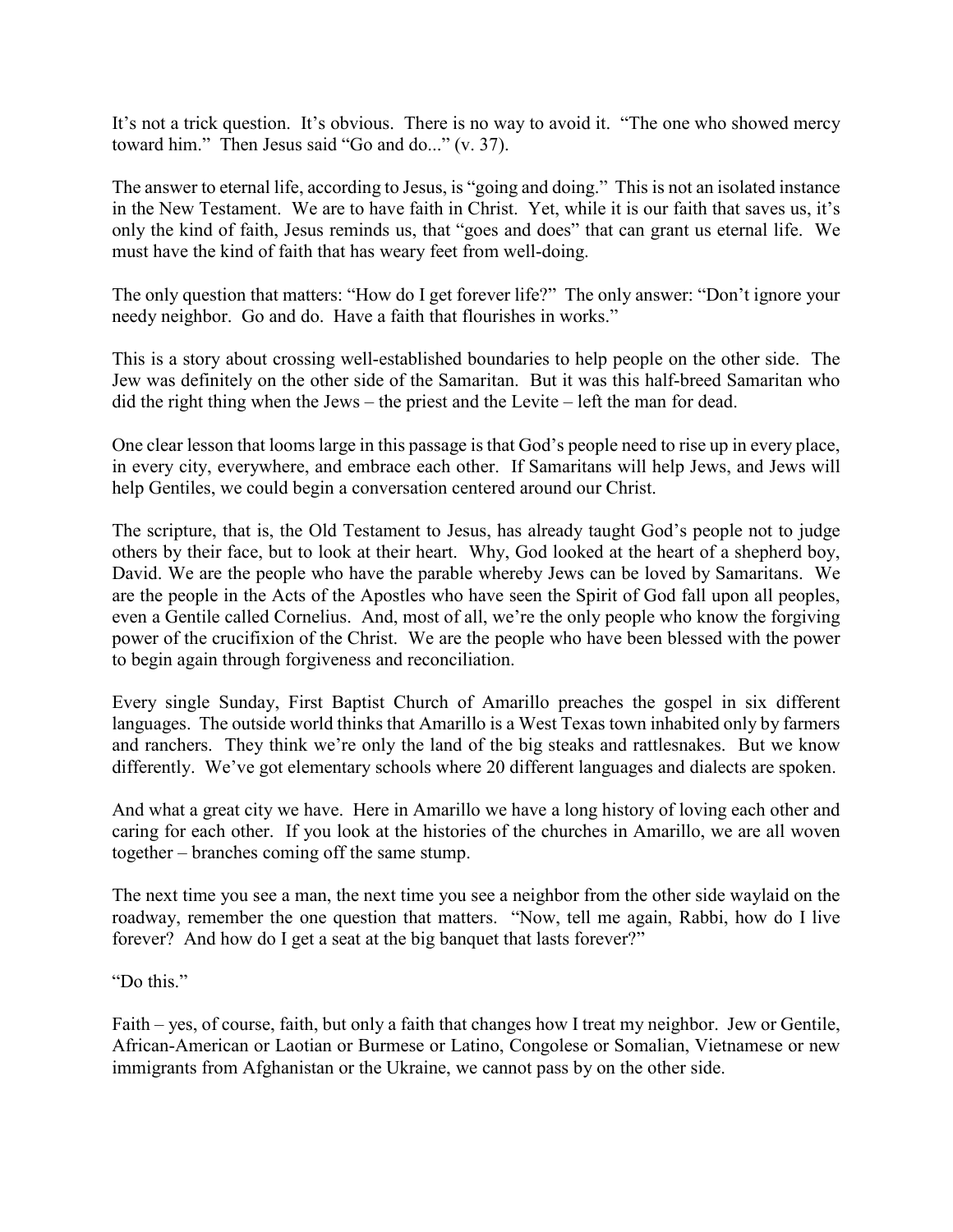There is a second story, back-to-back, in Luke 10 that concludes the chapter. Look at verses 38- 42.

"Now as they were traveling along, He entered a village; and a woman named Martha welcomed Him into her home. And she had a sister named Mary, who, moreover, was listening to the Lord's word, seated at His feet. But Martha was distracted with all her preparations; and she came up to Him and said, 'Lord, do You not care that my sister has left me to do all the serving alone? Tell her to help me.' And Jesus answered and said to her, 'Martha, Martha, you are worried and bothered about so many things; but only a few things are necessary – really only one – for Mary has chosen the good part, which shall not be taken away from her.'"

This story, side by side – in fact, the closing story of the Good Samaritan story doesn't say, "do this." It says, "listen and learn."

We know from John's Gospel that Mary and Martha are the sisters of Lazarus, and that they were some of the very best friends of our Lord. He stayed in their home on more than one occasion. But I don't want you to miss the radical nature of the story. Jesus is invited into a woman's home. No mention is made in the Gospel about her brother, Lazarus, being present. He teaches a woman. Rabbis did not allow women to sit at their feet. They did not allow women to be their disciples. However, as we have already seen in Luke's Gospel (Luke 8:1-3), women were counted among the most important of Jesus' followers. Much is made about their role throughout the story of His life, including the grandest event – the Resurrection – which is first proclaimed by a woman.

You may or may not like that, but those are undeniable New Testament facts. Neither Jesus nor Paul was busy shutting women out of the inner circles of discipleship. They were busy welcoming women in. So the same Jesus who sits down with a woman and talks with her at the well now spends some time with two sisters – Mary and Martha.

I can just see Martha now. She is working in the kitchen. She has a green bean casserole ready. You know, the kind with the crispy onions on top. She's trying to get it out of the oven and set it over to stay warm until she is able to pop in the dinner rolls. The brisket was ready to go, but the meringue on the coconut pie had yet to be browned. Of course, the sink was absolutely full of dishes. She was up to her elbows in soap suds. It was just one of those occasions when you don't need two hands, but you need six hands to help.

"Where is Mary, anyway? And why doesn't she get in here and help me in the kitchen? Doesn't she know I am preparing a meal for our friend, for our Lord?" About that time, she takes her shoulder and wipes the sweat from her brow, clangs some dishes – hoping, perhaps, that Mary will hear them, come to her senses, and come to her aid. But Mary just sits.

Look at verse 39. Mary just sits at Jesus' feet, listening to the Lord teach. Listening – I love the way Luke puts it – to the Lord's word.

But not Martha. Martha wasn't listening. Martha wasn't learning. Martha was doing.